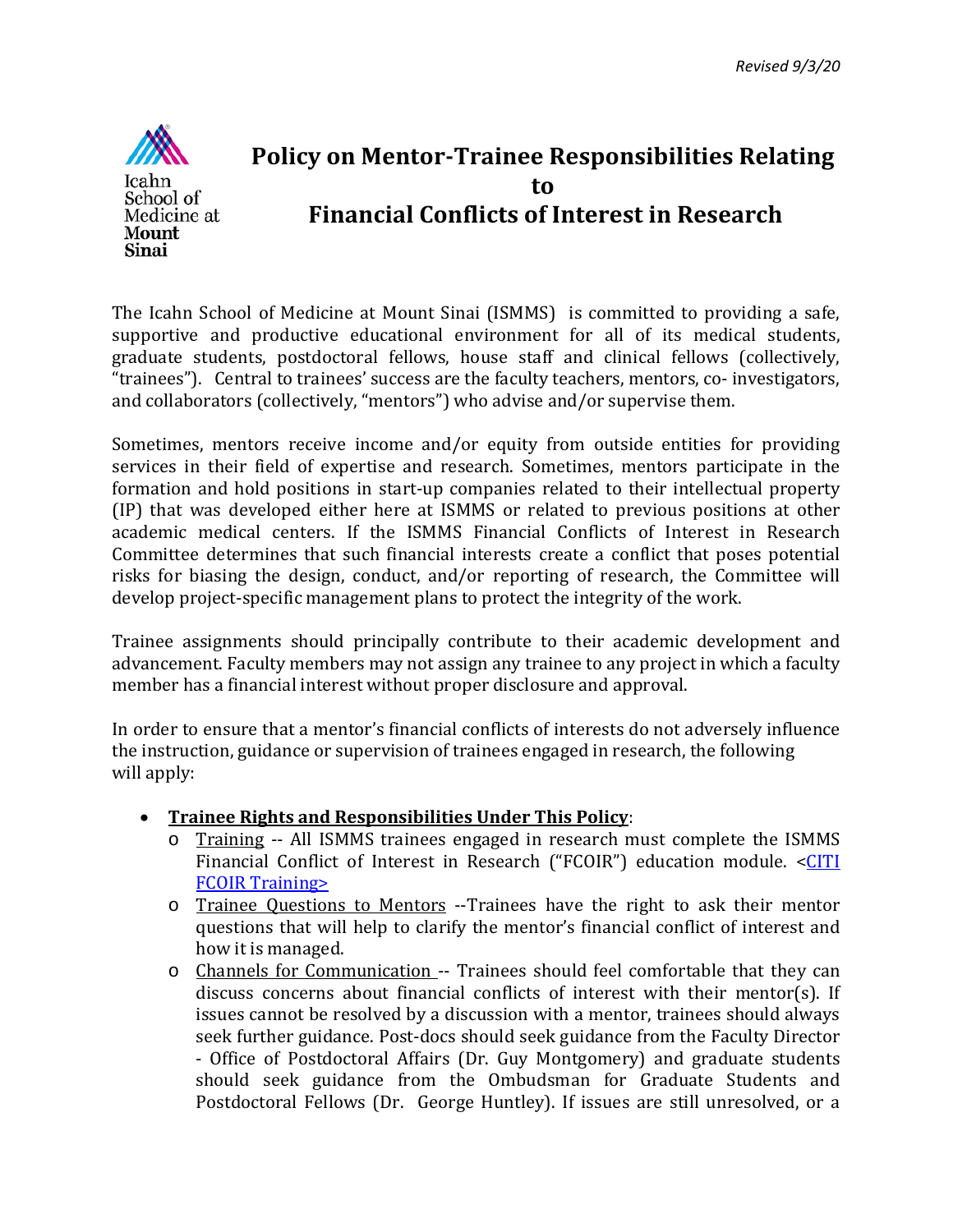confidential consultation is desired, the Office of Research Compliance should be contacted.

- o Compensation Prohibitions Trainees are not ordinarily permitted to receive compensation from a company in which the mentor has a financial interest. Under unusual circumstances, an exception may be granted with the approval of the Dean for Academic and Scientific Affairs upon consultation with the Financial Conflicts of Interest in Research Committee; in such cases a management plan will be created by the committee to ensure that the financial interests held by the trainee do not put the integrity of the research at risk.
- o Trainee Disclosure Trainees must disclose their own financial interests relevant to research to their mentor prior to or at the time that a position is offered. Trainees must also provide project-specific disclosures to the Financial Conflicts of Interest in Research Office if they are named participants on a grant application.

## • **Mentor Responsibilities Under This Policy:**

- o General Disclosure to Trainees : Mentors must disclose their general financial interests to a trainee prior to or at the time that the trainee is offered a role on the mentor's research team, and must explain how, conflicts, if any, are being managed.
- o <u>Project-Specific Disclosure to Trainees</u>: Before a trainee may be involved in any specific research project, the trainee's faculty mentor must provide a clear description of the following to the trainee:
	- 1. The source of funding of the specific research project (industry or otherwise);
	- 2. Any financial interest(whether Income or Equity) held by the faculty member or related party in a business that provides research support to the project;
	- 3. Any financial interest(whether Income or Equity) held by the faculty mentor in a business whose drug, device or technology is being investigated in the project
	- 4. Any Intellectual Property held by the faculty member or related party whose value could be effected by the outcome of the research; and
	- 5. Any restrictions that may be imposed on the timing of the communication of scientific data related to any of the financial interests.
- o Mentors are not permitted to require that trainees participate in projects that could constrain the trainees' ability to freely discuss, defend, and publish their research;
- o Mentors cannot put trainees in a position of having to choose between challenging/confronting the mentor and engaging in research about which the trainee has concerns because of the mentor's financial interests.

## • **Institutional Responsibilities Under This Policy** :

o Assignment of Co-Mentor -- When students work on projects on which the mentor has a financial conflict of interest, the dissertation committee Chair or